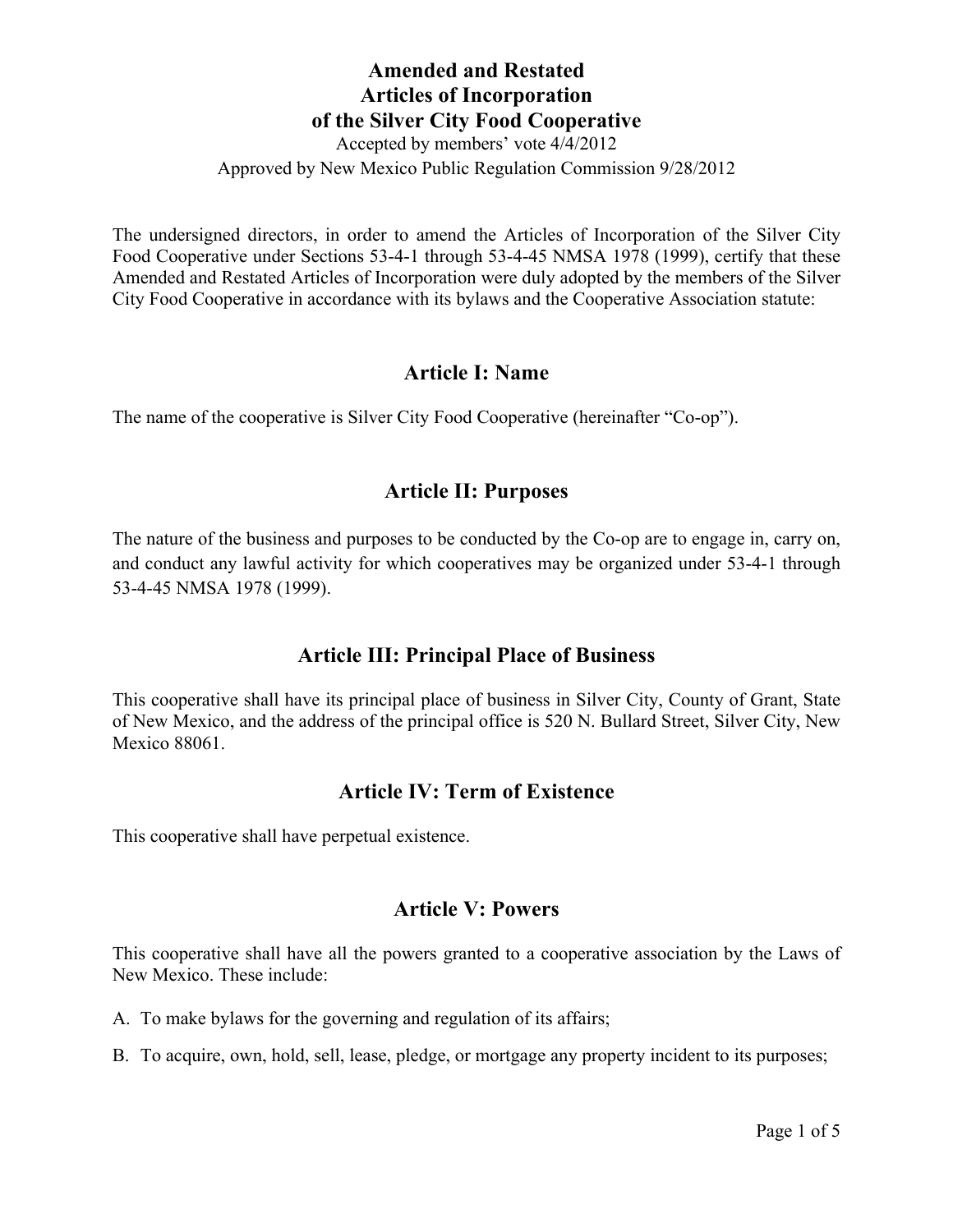Accepted by members' vote 4/4/2012

Approved by New Mexico Public Regulation Commission 9/28/2012

- C. To own and hold membership in and share capital of other associations and corporations, and any types of bonds or other obligations; and while the owner thereof to exercise all the rights to ownership;
- D. To borrow money, contract debts, and make contracts, including agreements of mutual aid or federation with other associations and other groups organized on a cooperative basis;
- E. To conduct its affairs without, as well as within, this state; and
- F. To exercise all powers not inconsistent herewith which may be necessary, convenient, or expedient for the accomplishment of its purposes, and, to that end, the foregoing enumeration of powers shall not be deemed exclusive.

#### **Article VI: Incorporators**

The number of incorporators of the Co-op is five (5) and the names and addresses of the incorporators are:

Mark Johns, P.O. Box 917, Silver City, NM 88062 (38 Cleveland Road, Silver City) Mary Lynn, 6 Burke Loop, Silver City, NM 88061 Betty L. Mishuk, 44 Arenas Valley Rd., Arenas Valley, NM 88022 Pamela Patrick, 35 Thunder Road, Silver City, NM 88061 Kathleen R. Wigley, HC 71, 3 Galaz, San Lorenzo, NM 88041

#### **Article VII: Directors**

The number of directors constituting the Board of Directors shall be not less than five (5). The names and addresses of the current directors are:

Lynne M. Aldin, 116 W. College Ave., Silver City, NM 88061 Meadow Clark, 1124 N. Gold St., Silver City, NM 88061 Lita Furby, P.O. Box 289, Silver City, NM 88062 Derek Markham, 1600 Slag Road, Silver City, NM 88061 Gail L. Rein,  $1410 \text{ W}$ .  $6^{\text{th}}$  St. Apt. 2, Silver City, NM 88061 Susan Van Auken, P.O. Box 2, Gila, NM 88038 Tyrone Wright, 130 El Otro Lado Road, San Lorenzo, NM 88041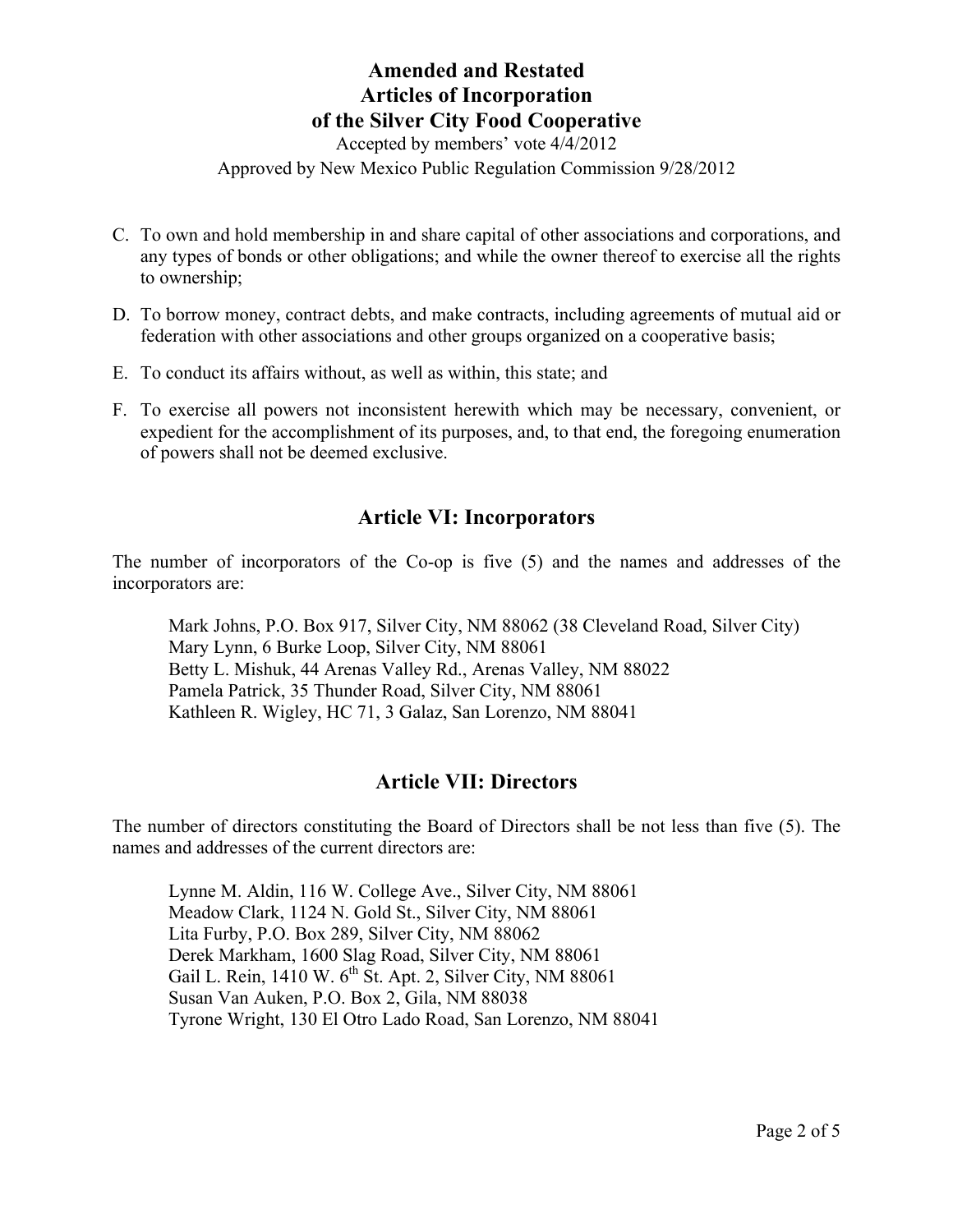Accepted by members' vote 4/4/2012 Approved by New Mexico Public Regulation Commission 9/28/2012

#### **Article VIII: Cooperative Re-Organized with Shares**

The Co-op is organized with capital shares.

- A. The amount of authorized capital is \$1,000,000.
- B. The number of shares authorized is 100,000. Shares shall have a price determined by the Board of Directors and shall have no par value.
- C. Rights, preferences, and restrictions of each type of share:
	- 1. There is one type of share.
	- 2. Each member-owner is entitled to one vote in the affairs of the Co-op, provided that member-owner has purchased a share within the past 365 days.
	- 3. Shares have voting rights for one year from date of purchase. Thereafter, the shares will continue to be carried on the books of the Co-op as part of that member's equity account. However, shares purchased more than one year before the date of voting are not entitled to vote.
- D. Minimum number of shares to qualify for membership is one share.
- E. Maximum amount of capital that any member can control is 5% of paid up shares of the Coop.
- F. The Co-op shall admit applicants to membership in the Co-op upon such uniform conditions as may be prescribed in these Articles of Incorporation and the bylaws. An applicant shall be deemed a member-owner after purchase of one share.
- G. The voting rights of the active member-owners of the association shall be equal and each active member-owner of the Co-op shall have one vote upon each matter submitted to a vote at a meeting of the member-owners. No member-owners shall be permitted to vote by proxy. Active membership requirements, membership meetings, and voting procedures shall be specified in the bylaws.
- H. The Co-op previously issued lifetime memberships to founding members. Such members are entitled to vote only if they satisfy the conditions set forth in this Article and the bylaws.
- I. This association shall be operated on a cooperative basis for the mutual benefit of its member-owners and the community at large.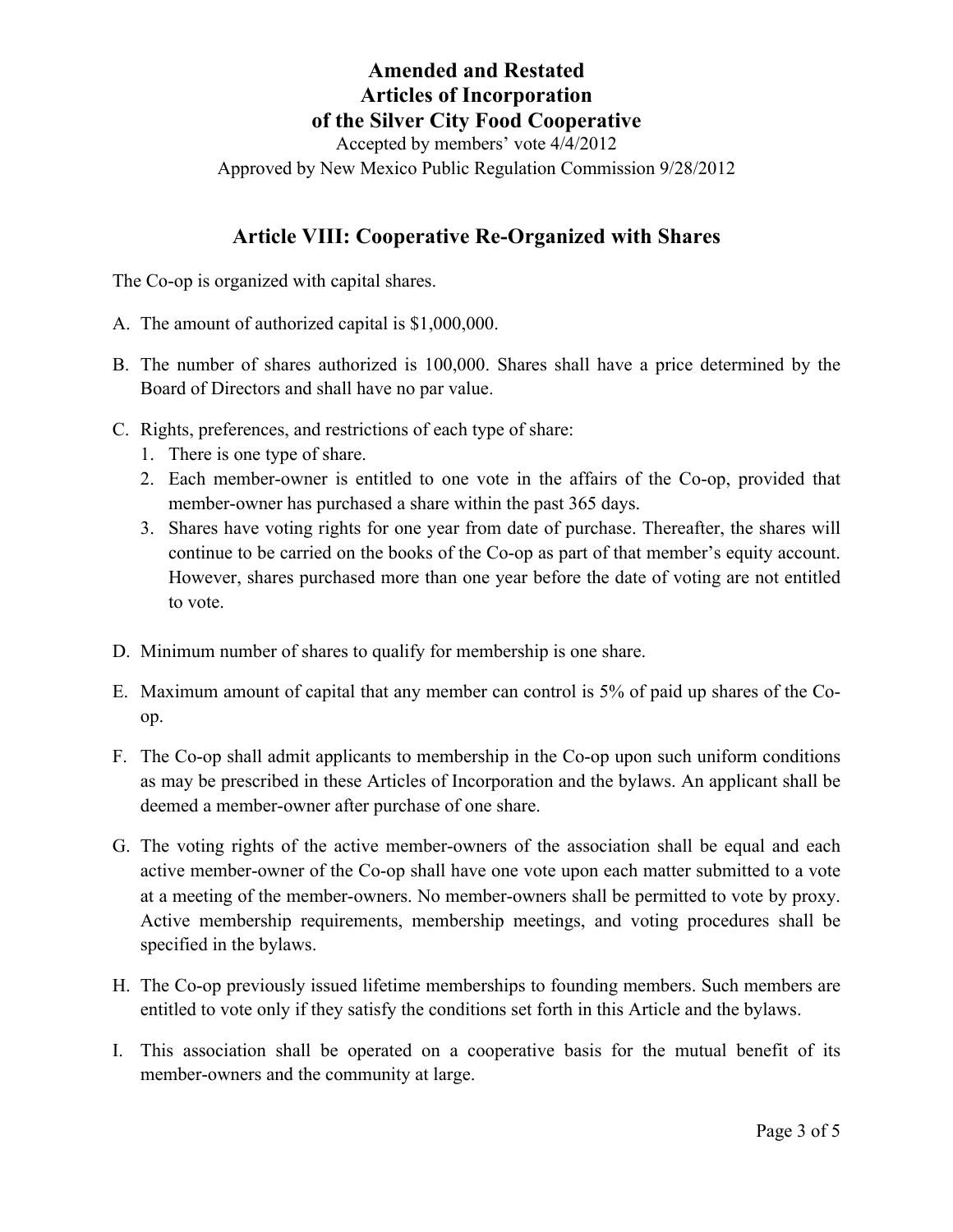Accepted by members' vote 4/4/2012 Approved by New Mexico Public Regulation Commission 9/28/2012

#### **Article IX: Dissolution**

The Co-op may, at any regular or special meeting legally called, be directed to dissolve by a vote of two-thirds of the active member-owners. By a vote of a majority of the member-owners voting, three of the active member-owners shall be designated as trustees, who shall, on behalf of the Co-op and within a time fixed in their designation or within any extension thereof, liquidate the Co-op's assets and pay its debts and expenses. The trustees shall distribute any funds remaining thereafter in either or both of the following ways:

- A. Among those patrons who have been member-owners or subscribers at any time during the past six years, on the basis of their patronage during that period; and/or
- B. As a gift to any consumers' cooperative association or other nonprofit enterprise doing business in the State of New Mexico.

#### **Article X: Amendment**

These Articles of Incorporation may be amended upon the affirmative vote of two-thirds of the active member-owners entitled to vote and who actually vote on the proposed amendment. Notice of the meeting to consider such amendment shall be sent to each active member-owner at least thirty (30) days in advance, accompanied by a full text of the proposed amendment.

Approved by the membership, as attested to by signature this 18th day of April 2012, of the undersigned directors:

 $\_$  , and the contribution of the contribution of  $\mathcal{L}_\mathcal{A}$  , and the contribution of  $\mathcal{L}_\mathcal{A}$ 

 $\mathcal{L}_\text{max} = \frac{1}{2} \sum_{i=1}^n \mathcal{L}_\text{max}(\mathbf{x}_i - \mathbf{y}_i)$ 

 $\_$  , and the contribution of the contribution of  $\mathcal{L}_\mathcal{A}$  , and the contribution of  $\mathcal{L}_\mathcal{A}$ 

 $\mathcal{L}_\text{max} = \frac{1}{2} \sum_{i=1}^n \mathcal{L}_\text{max}(\mathbf{x}_i - \mathbf{y}_i)$ 

Lynne M. Aldin Date

Meadow Clark Date

Lita Furby Date

Derek Markham Date

Page 4 of 5